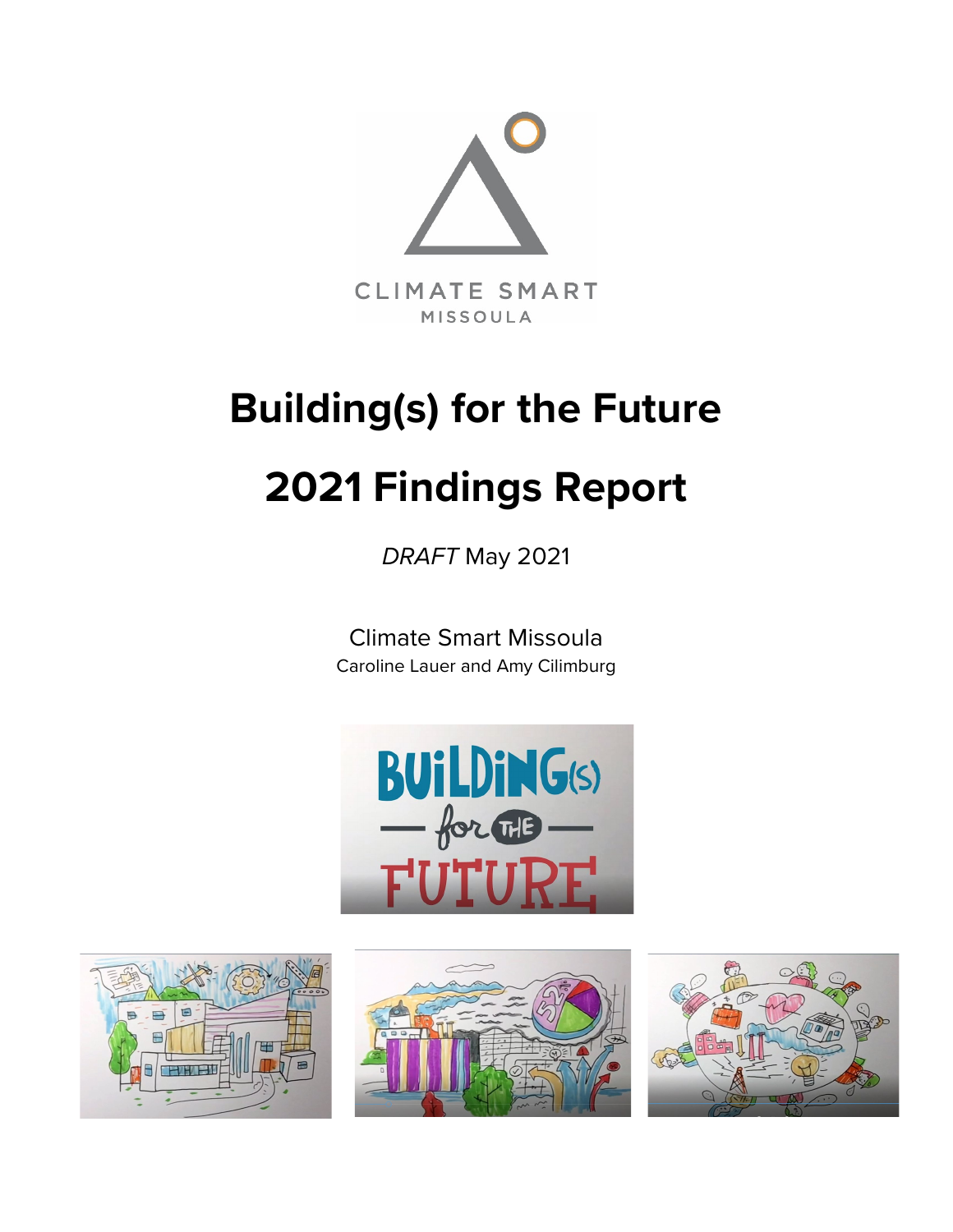## Table of Contents

| <b>ACEEE Technical Assistance</b>                                                                                                                                                    |
|--------------------------------------------------------------------------------------------------------------------------------------------------------------------------------------|
| Panel and Breakout Groups<br><b>TABLE 1. Foundational and Primary Strategies</b>                                                                                                     |
|                                                                                                                                                                                      |
| .13                                                                                                                                                                                  |
| Appendices (to accompany this report)<br>Appendix A. Compiled List of Strategies<br>Appendix B. Compiled Background Briefs<br>Appendix C. ACEEE Memo<br>Appendix D. ACEEE Appendices |

# Executive Summary

Building(s) for the Future is a collaborative initiative led by Climate Smart Missoula, Missoula County, and the City of Missoula, with the involvement and support of myriad community partners. Together we seek to accelerate the adoption of low-carbon building techniques and retrofits of existing buildings in order to address climate change while making buildings safer, more comfortable, and more affordable. This means intentionally considering climate and energy as we plan, build, operate and deconstruct buildings within our community.

Over the course of the last 1.5 years, Climate Smart Missoula has spearheaded efforts to understand the opportunities for decarbonizing our building stock, and via extensive research and community engagement, have developed this Findings Report, featuring an array of strategies and opportunities relevant to the Missoula area that can be adopted over the next one to ten years.

2021 is bringing increasing attention to the need to think and act differently to build a climate smart future. The impacts of climate change and extreme weather are increasingly being felt, from longer wildfire and wildfire smoke seasons, to extreme and costly storms that impact infrastructure, to expensive utility bills that make housing increasingly unaffordable. Local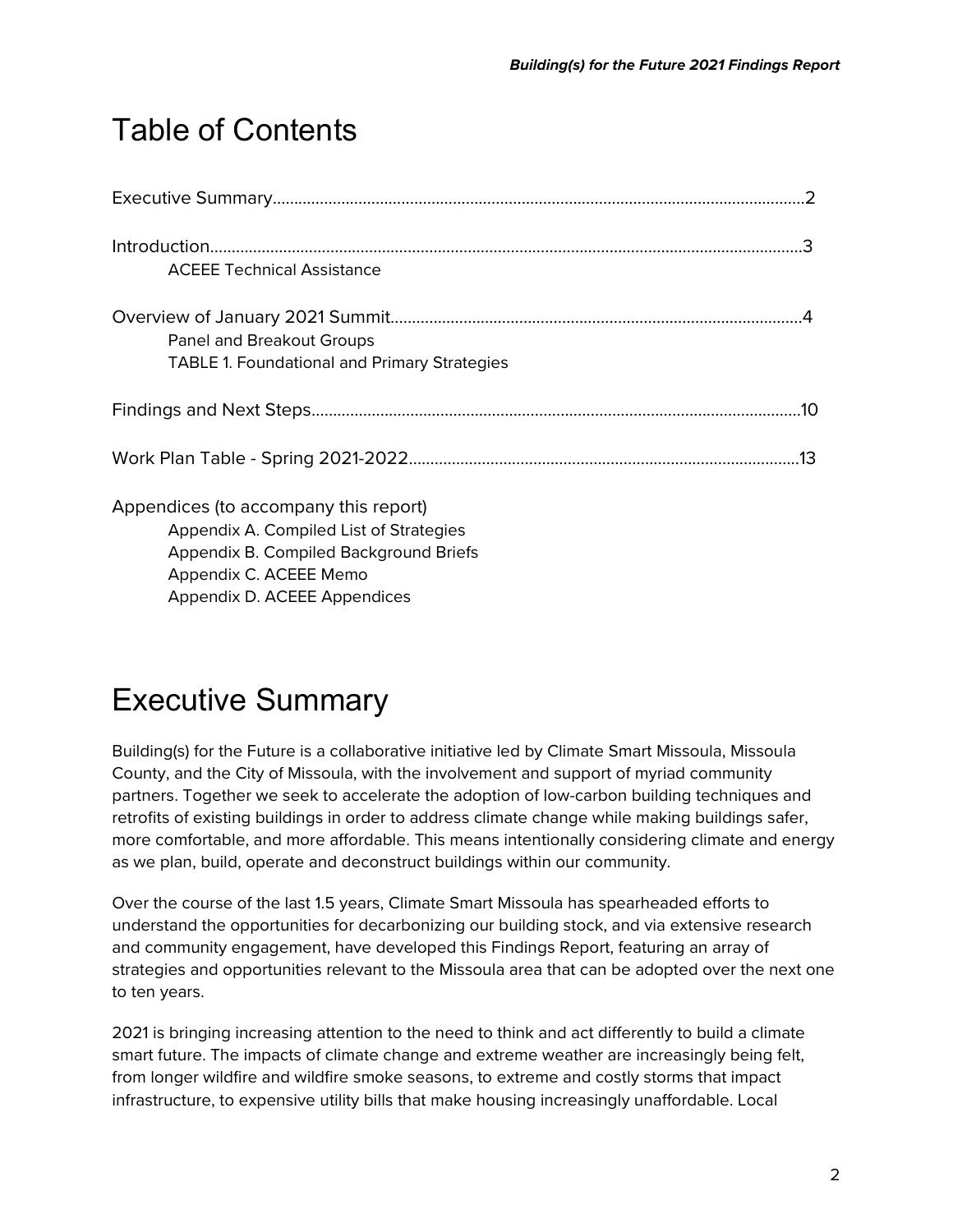governments are increasingly stepping up to better prepare, collaborating with local and regional partners and aligning efforts with federal government priority action plans. This Findings Report should help guide our local approach and activities.

### **Our process**

Partners sought input from an invited Task Force (see Introduction) and together this 13-person team determined a strategic direction to educate and bring our community together. The National League of Cities and the American Council for an Energy-Efficient Economy (ACEEE) provided guidance and support for this Building(s) for the Future work to date. Climate Smart researched what other cities are doing and which of those options would fit Missoula. ACEEE provided a swath of additional options to consider, as well as resources for how we could begin to evaluate their greenhouse gas reduction potential and cost to implement. We developed a full "menu of options" that analyzed implementation levers, feasibility, costs, and benefits. In fact, our team approached the effort from this frame: our community is presented with a locally relevant and detailed dinner menu, and it's time to choose what is most appetizing!

Through our deep dive into the myriad options available to mid-size communities like ours and via public and expert input, we have four overarching goals for low-carbon building in our community:

- Generate excitement and enthusiasm for a culture of low-carbon building via the ACEEE scorecard or other goals
- Adopt local policy by the spring of 2022 and create a phased policy approach extending to 2030
- Expand existing resources and capacity
- Foster connections and pursue collaborative opportunities.

We acknowledge that the goals and strategies described herein are best considered in the larger context of forward-thinking land use planning, development that focuses inward to reduce sprawl and greenhouse gas emissions from transportation, and other sustainable approaches and goals for the City and County. Additionally, via Home ReSource, there are additional efforts to advance deconstruction, material reuse, and building for eventual next life that complement this Findings Report.

This effort can best be advanced by public-private partnerships, dedicated resources from local government, and, hopefully, funding support given the new direction of the federal administration or from other funding opportunities. There is tremendous potential for improved health outcomes, economic development, and climate action within our building stock, and we are excited to get busy.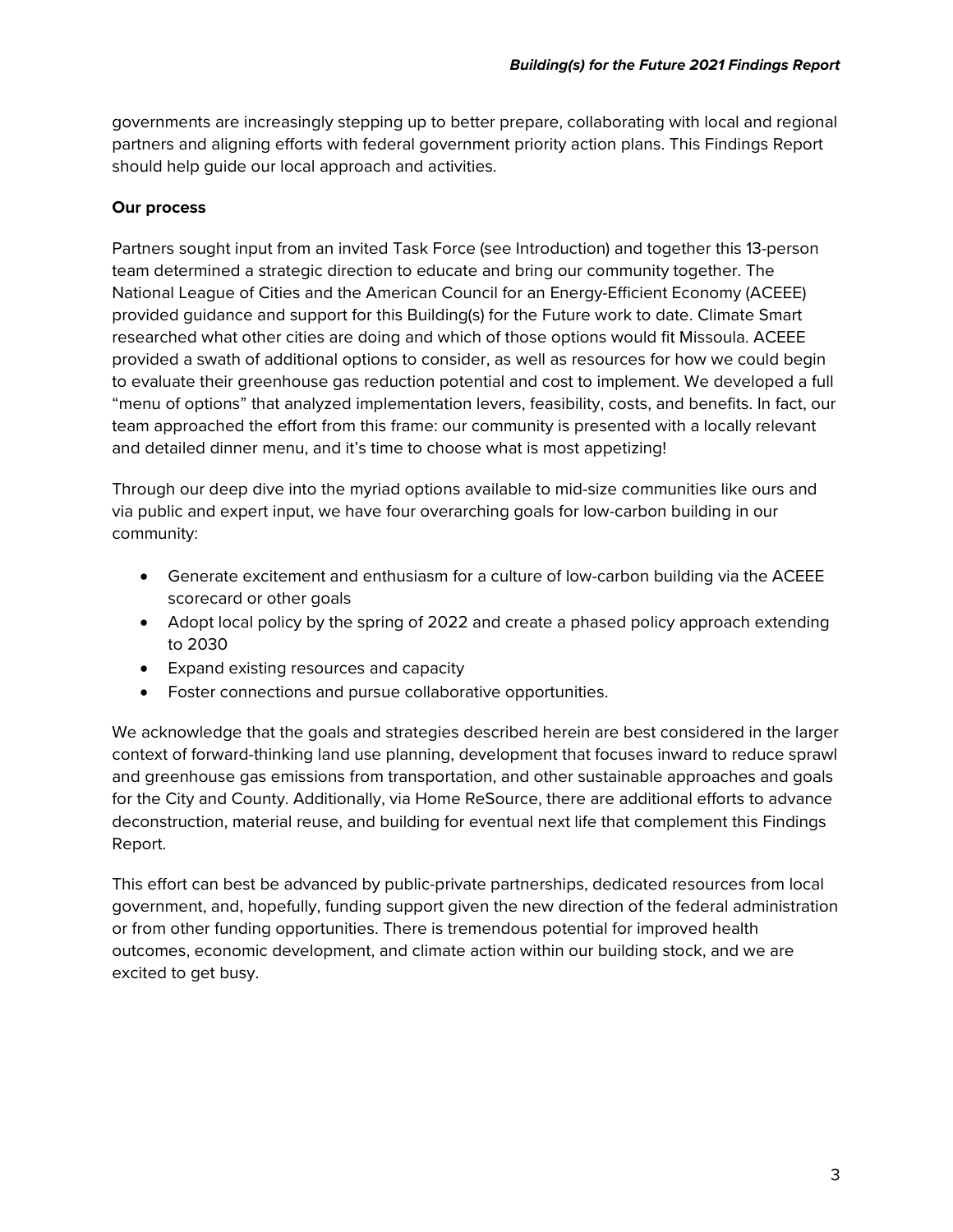# **Introduction**

Building(s) for the Future is a joint effort led by Climate Smart Missoula and between Missoula County, the City of Missoula, and Climate Smart Missoula. Initiated in late 2019, the driving goal is to understand the opportunities for decarbonizing our building stock, considering materials and energy use in new construction and retrofits. In a nutshell it means building for a climate smart future with design, construction, operation and deconstruction or next life.

This effort connects both our city/community/county greenhouse gas mitigation goals and our climate resilience/adaptation goals. Presently we are grappling with how best to both reduce our contribution to climate change and increase our preparedness to changes that are here and projected.

In May 2020, Climate Smart Missoula, the City and County completed the Climate Ready Missoula plan, which identifies the greatest risks that climate change poses to Missoula County and the strategies to address those risks. When it comes to the built environment, we are facing hotter, smokier summers in addition to an aging housing and commercial building stock, and increasingly unaffordable housing prices. Low-income households disproportionately bear this burden; they are more likely to inhabit older, leakier residences, and spend a higher percentage of their income on energy.

Buildings(s) for the Future is intentionally working to marry affordable housing, low-carbon building, and community climate resiliency efforts to ensure that "green building" is not just a priority but has tools and momentum.

The National League of Cities Leadership in Community Resilience provided grant funding and technical guidance and the American Council for an Energy-Efficient Economy (ACEEE) provided additional research and technical support. The effort is also strongly advised by a Missoula-based Task Force that includes:

- ➢ Caroline Lauer and Amy Cilimburg, Climate Smart Missoula
- ➢ Katie Deuel and Leigh Ratterman, Home ReSource
- ➢ Chase Jones, City of Missoula
- ➢ Diana Maneta, Missoula County
- ➢ Sarah Ayers and Luke Jackson, Loci Architecture + Design
- $\triangleright$  Shane Morrissey, MMW Architects
- ➢ Paul Herendeen, Clearwater Credit Union
- ➢ Rob Lindner, Central Street Ventures
- ➢ Damian Mast, HONE Architects & Builders
- $\triangleright$  Skander Spies, McKinstry

In January of 2021, Climate Smart Missoula hosted a virtual 2.5-hour summit to discuss decarbonizing Missoula's buildings and inspire next steps for action. The virtual summit was informed by technical assistance from ACEEE on local green building policies and programs. This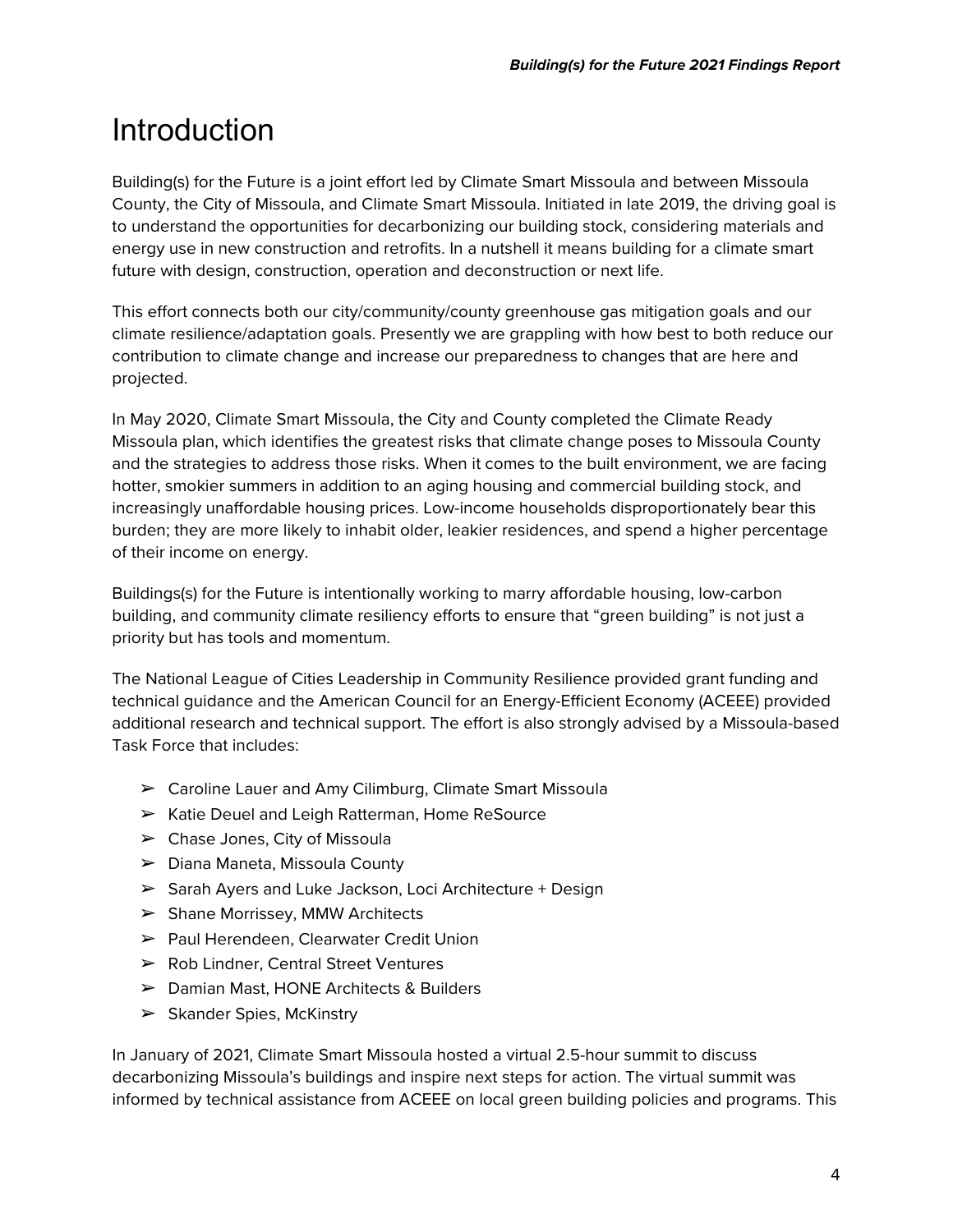report includes an overview of the summit and technical support, as well as suggested key next steps for Missoula to pursue in 2021 and beyond.

### **ACEEE Technical Assistance**

Through our participation in the 2020 National League of Cities' Leadership in Community Resilience cohort, we were able to receive free technical assistance from ACEEE. Their final technical assistance memo is attached as Appendix C (their Appendices are our Appendix D); in summary the memo provided information on strategies the City of Missoula and Missoula County could consider to decarbonize buildings, as well as provided methodology for evaluating strategies based on cost, staff capacity, and potential energy savings.

### Overview of January 2021 Summit

In April of 2020, Climate Smart Missoula, together with the City of Missoula, Missoula County, Home Resource, and partners planned to bring together community stakeholders for a green building summit called "Building(s) for the Future." The event was postponed due to COVID-19, and, eventually, we decided to shift to an early 2021 virtual convening.

The summit was designed to build on Missoula's recent progress on climate mitigation and adaptation (100% Clean Electricity Resolution, Climate Ready Missoula plan, Zero by Fifty plan, etc.), acknowledging that buildings are a part of each of these efforts and are becoming increasingly important as pressures mount for development to keep pace with community growth.

Nearly 200 Missoulians were invited, including architects, engineers, builders, contractors, real estate agents, appraisers, developers (for and non-profit), local government elected officials and staff, and University of Montana staff. Our extensive research together with ACEEE findings provided the foundation for a robust summit conversation. 135 people attended the summit which included first, a panel of national experts and practitioners and second, a discussion-based breakout group session.

**The Panel** shared innovative approaches to reducing building emissions and embodied carbon while also considering issues of equity and economics. It included:

- Leah Bamberger, the Director of Sustainability for the City of Providence, RI, spoke to Providence's Climate Justice Plan and the process behind developing it.
- Stefen Samarripas, Local Policy Manager for ACEEE, provided a national context to our discussions by detailing local building policy trends across the country.
- Luke Hollenkamp, the Sustainability Program Coordinator for the City of Minneapolis, MN, dove into the details of Minneapolis' disclosure policies.
- Douglas Gilliland, the President of Taurus of Texas Holdings detailed a net zero ready development in Austin, "Whisper Valley," and their geothermal heating and cooling grid.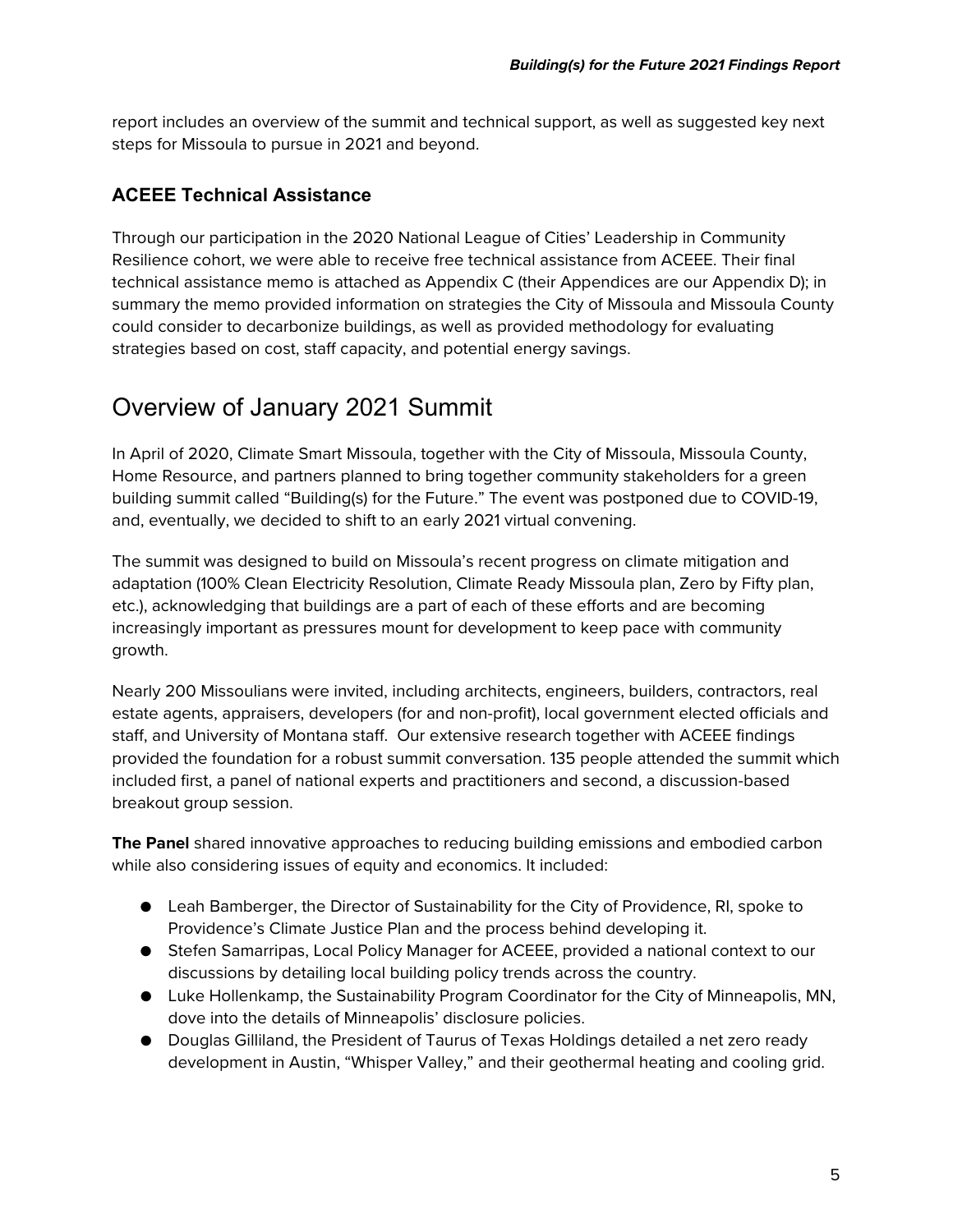● Michael Maines, a residential builder/designer, provided an overview of what it means to build a "Pretty Good House" (build above code to improve energy and sustainability measures and until it stops making financial sense).

Recordings of the presentations and the slides can be found here: [missoulaclimate.org/buildings.](https://www.missoulaclimate.org/buildings.html)

**The Breakout Session** was designed to incorporate the panel presentations, assess what we know, and gather ideas and input from attendees to identify (and build momentum for) new policies and programs that will reduce carbon emissions from our building stock and built environment. Breakout groups considered owner-occupied homes, rental housing, large buildings, new developments and subdivisions, innovative approaches, developer incentives and deconstruction. Groups discussed the challenges inherent to decarbonizing buildings in Missoula, evaluated foundational strategies from the pre-reading "Background Briefs" and offered ideas for how these tools could be developed. The conversation then turned to evaluating the pros and cons of the primary strategies. Finally, each group discussed the timing and phasing of strategies.

**The Background Briefs** were key to the discussions; they detailed the aforementioned strategies Missoula could best pursue. Strategies were categorized as "foundational" or "primary." Foundational strategies applied to all breakout groups and were included in every brief; they are strategies that make the primary strategies more effective or feasible. Primary strategies differed amongst the breakout groups and were customized to the topic at hand. The "Deconstruction/Next Life" group took a slightly different approach; they do not have a background brief, and will summarize the findings and next steps in a forthcoming report.

**Table 1** details the foundational and primary strategies, as well as what background briefs they appeared in. All the original background briefs are included in Appendix B.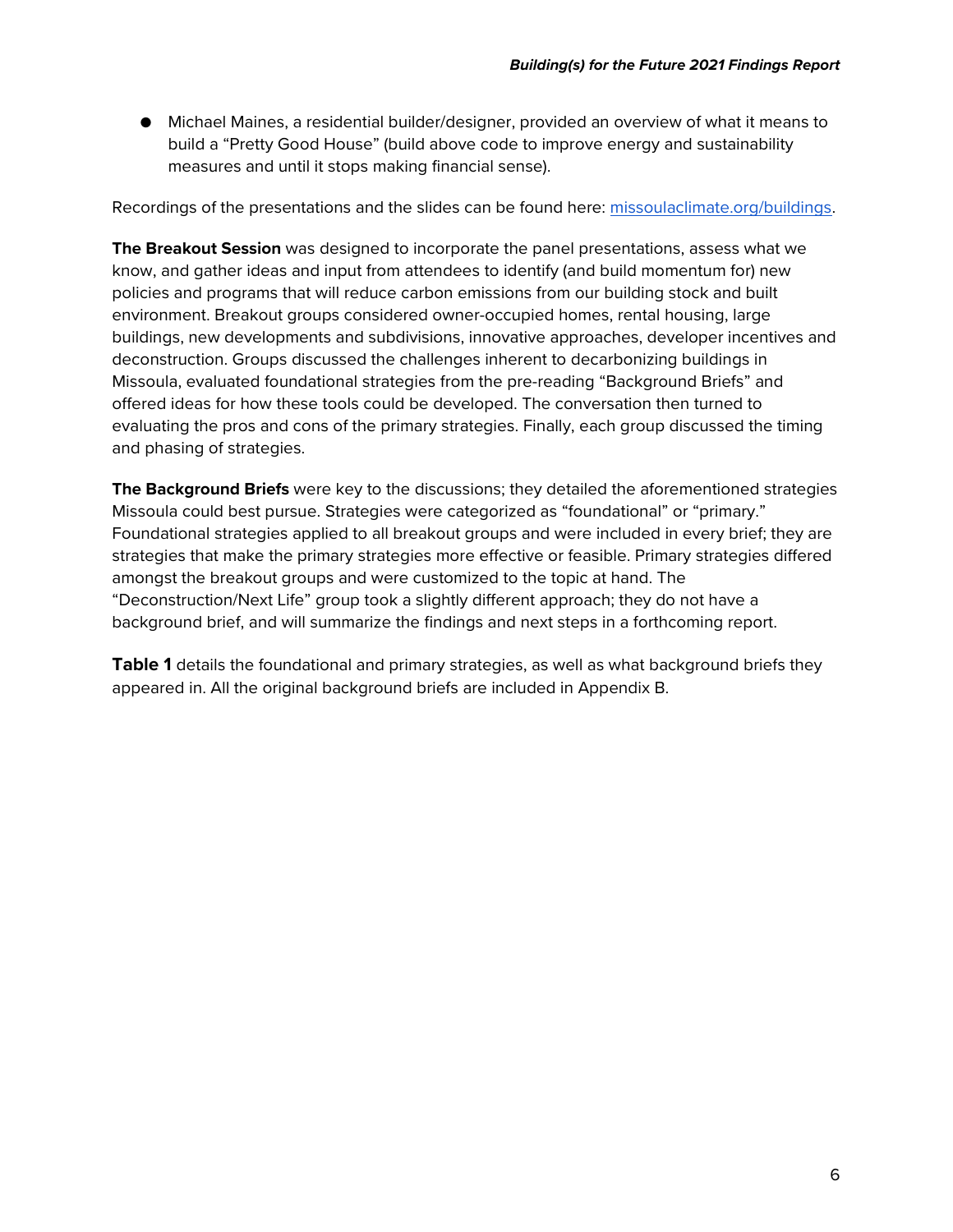

Operation **Incentive-Based Regulator Regulator** Next Life (Deconstruction, Rehab)

*Qualifying projects can have more units than allowed in zoning. The increase in allowable units increases potential income for the developer, which can offset (and surpass) the higher costs that building* 

Z, Denver, CO, State of California

*Qualifying projects can provide fewer parking spaces than allowed in zoning. The decrease in required parking reduces development costs, which can offset (and suprass) the higher costs that building* 

*Qualifying projects can build higher than allowed in zoning. The increase in height increases potential income for the developer, which can offset (and surpass) the higher costs that building beyond code* 

*Qualifying projects can pay reduced impact fee. The decrease in impact fees reduces development costs, which can offset (and surpass) the higher costs that building beyond code may entail.* 

| <b>Tool Name</b>                            | <b>Implementation Lever</b>                   | Could advance objectives of                                                                                                                                        | <b>Legality</b> | Cost | <b>Momentum</b> | <b>Selected Precedents</b>  |
|---------------------------------------------|-----------------------------------------------|--------------------------------------------------------------------------------------------------------------------------------------------------------------------|-----------------|------|-----------------|-----------------------------|
| <b>Density Bonus</b>                        | Chapter 20 Ammended<br>(Zoning)               | <br>  1                                                                                                                                                            |                 |      |                 | Arlington, VA               |
| Ş.<br>beyond code may entail.               |                                               | Qualifying projects can have more units than allowed in zoning. The increase in allowable units increases potential income for the developer, which can offset     |                 |      |                 |                             |
| <b>Reduced Parking Requirements</b>         | Chapter 20 Ammended<br>(Zoning)               | ⊯⊞                                                                                                                                                                 |                 |      |                 | Flagstaff, AZ, Denver,      |
| beyond code may entail.                     |                                               | Qualifying projects can provide fewer parking spaces than allowed in zoning. The decrease in required parking reduces development costs, which can offset (a       |                 |      |                 |                             |
| <b>Relaxed Height Restrictions</b>          | Chapter 20 Ammended<br>(Zoning)               | 臞                                                                                                                                                                  |                 |      |                 | Arlington, VA               |
| may entail.                                 |                                               | Qualifying projects can build higher than allowed in zoning. The increase in height increases potential income for the developer, which can offset (and surpass,   |                 |      |                 |                             |
| <b>Reduced Impact Fees</b>                  | Municipal Code Section 15                     |                                                                                                                                                                    |                 |      |                 | <b>Bernalilo County, NM</b> |
| \$.                                         |                                               | Qualifying projects can pay reduced impact fee. The decrease in impact fees reduces development costs, which can offset (and surpass) the higher costs that        |                 |      |                 |                             |
| <b>Property Tax Abatement</b>               | New local government<br>program               | "嗯                                                                                                                                                                 |                 |      |                 | Cincinnati, OH              |
| code may entail.                            |                                               | Qualifying projects pay a reduced property tax for a set number of years. The decrease in property taxes reduces development costs, which can offset (and su       |                 |      |                 |                             |
| <b>TIF Funding Available</b>                | State legislation passed                      |                                                                                                                                                                    |                 |      |                 | Chicago, IL                 |
| \$                                          |                                               | Qualifying projects receive TIF funding. The increase in available financing reduces debt servicing costs, which can offset (and surpass) the higher costs that be |                 |      |                 |                             |
| <b>Reduced Permit Fee</b>                   | Fee Schedules Adjusted                        |                                                                                                                                                                    |                 |      |                 | San Diego, CA               |
| \$                                          |                                               | Qualifying projects pay reduced permit fee. The decrease in permitting fees reduces development costs, which can offset (and surpass) the higher costs that b      |                 |      |                 |                             |
| <b>Expedited Permit Process</b>             | <b>Development Services Staff</b><br>Expanded | ⊯                                                                                                                                                                  |                 |      |                 | San Diego, CA               |
| costs that building beyond code may entail. |                                               | Qualifying projects go through an expedited and streamlined permitting process, reducing uncertainty and waiting time. This decreases debt servicing costs, w      |                 |      |                 |                             |
| <b>Local Carbon Offset Fund</b>             | Public Private Partnership                    | <b>RED</b>                                                                                                                                                         |                 |      |                 | Ithaca, NY, Sitka, AK,      |
| accelerate low carbon building.             |                                               | Developing a local carbon offset fund can expand new financing sources and supplement existing residential retrofit programs. The public would be able to ofi      |                 |      |                 |                             |

*Qualifying projects pay a reduced property tax for a set number of years. The decrease in property taxes reduces development costs, which can offset (and surpass) the higher costs that building beyond* 

*Qualifying projects receive TIF funding. The increase in available financing reduces debt servicing costs, which can offset (and surpass) the higher costs that building beyond code may entail.* 

*Qualifying projects pay reduced permit fee. The decrease in permitting fees reduces development costs, which can offset (and surpass) the higher costs that building beyond code may entail.* 

*Qualifying projects go through an expedited and streamlined permitting process, reducing uncertainty and waiting time. This decreases debt servicing costs, which can offset (and surpass) the higher* 

Sitka, AK, Juneau, AK, Seattle, WA

able to offset their own carbon footprints and

|                 |              |           | KEY       |              |                       |
|-----------------|--------------|-----------|-----------|--------------|-----------------------|
|                 | Type of Tool |           |           |              | <b>Building Stage</b> |
|                 |              |           | 圖         |              |                       |
| Incentive-Based | Regulatory   | Education | Blueprint | Construction |                       |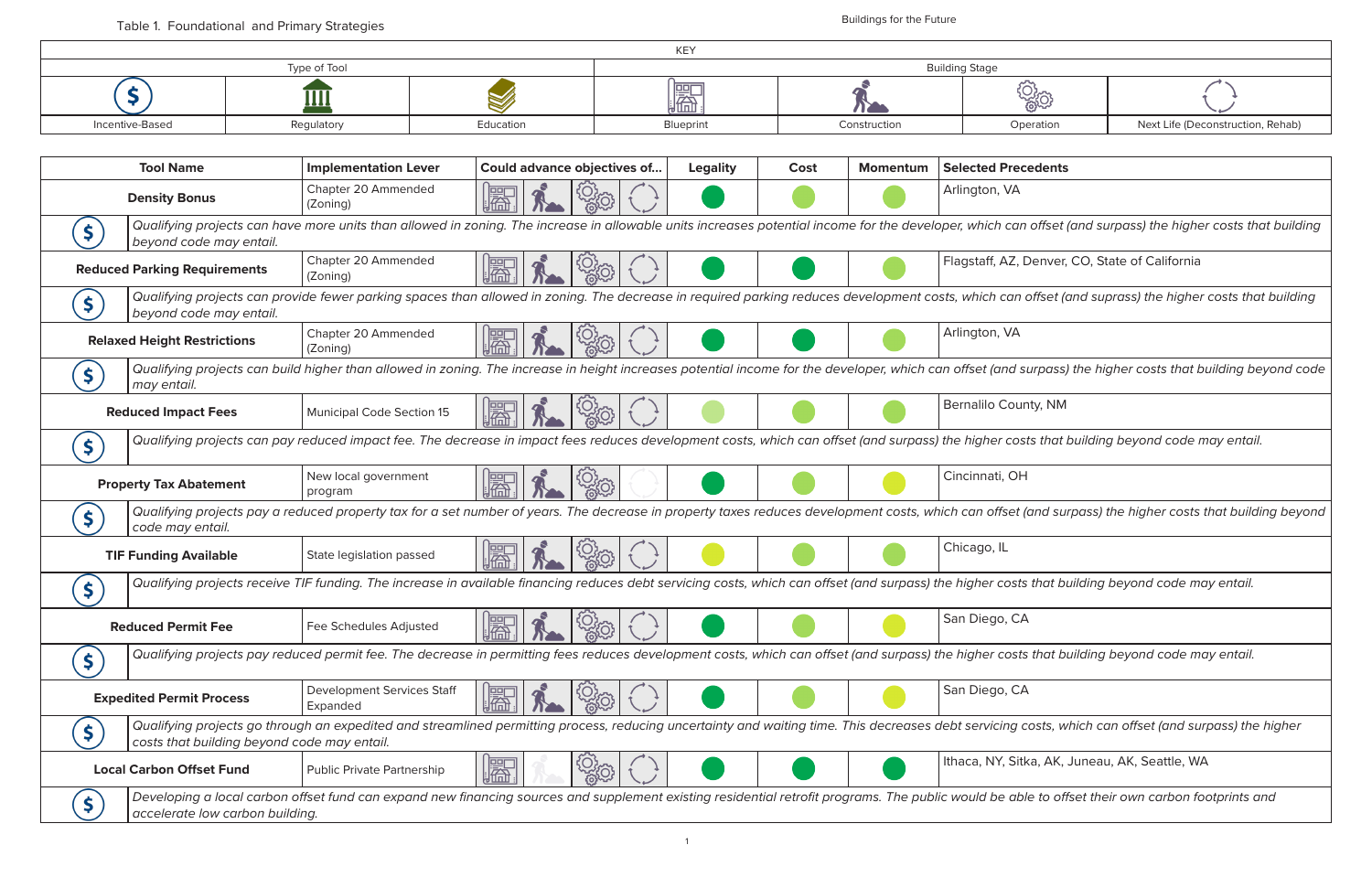

Operation **Incentive-Based Regulator Regulator** Next Life (Deconstruction, Rehab)

*Qualifying projects can access reduced interest rates on loan products. The lower debt servicing costs can offset (and surpass) the higher costs that building beyond code may entail. Clearwater Credit* 

*Qualifying projects can access bundled financial products. This decreases debt servicing costs, which can offset (and surpass) the higher costs that building beyond code may entail.* 

*Amend current design excellence overlay to more holistically include the principles of low carbon building design. The current overlay encourages certain materials to be used over others, but this could* 

**R. Fort Collins, CO, and Philadelphia, PA (just a few)** 

*Require projects to disclose their materials, embodied energy, energy use, and deconstruction plans via an online data portal. This accelerates market pressure for higher performance, as well as* 

|             | <b>Tool Name</b>                              | <b>Implementation Lever</b>     | Could advance objectives of                                                                                                                                                                                                                                                                                                                           | <b>Legality</b> | Cost | <b>Momentum</b> | <b>Selected Precedents</b>       |
|-------------|-----------------------------------------------|---------------------------------|-------------------------------------------------------------------------------------------------------------------------------------------------------------------------------------------------------------------------------------------------------------------------------------------------------------------------------------------------------|-----------------|------|-----------------|----------------------------------|
|             | <b>Low Interest Rate Loans</b>                | <b>Financing Institutions</b>   | 圈                                                                                                                                                                                                                                                                                                                                                     |                 |      |                 | Missoula, MT                     |
| Ş.          | Union currently has a program.                |                                 | Qualifying projects can access reduced interest rates on loan products. The lower debt servicing costs can offset (and surpass) the higher costs that building beyond cod                                                                                                                                                                             |                 |      |                 |                                  |
|             | <b>Bundled Loan Packages</b>                  | <b>Financing Institutions</b>   |                                                                                                                                                                                                                                                                                                                                                       |                 |      |                 | <b>Connecticut Green Bank</b>    |
|             |                                               |                                 | Qualifying projects can access bundled financial products. This decreases debt servicing costs, which can offset (and surpass) the higher costs that building beyond cod                                                                                                                                                                              |                 |      |                 |                                  |
|             | <b>Expansion of Design Excellence Overlay</b> | Chapter 20 Ammended<br>(Zoning) | <b>IBS</b>                                                                                                                                                                                                                                                                                                                                            |                 |      |                 | Pittsburgh, PA, Missoula, MT     |
|             | be expanded.                                  |                                 | Amend current design excellence overlay to more holistically include the principles of low carbon building design. The current overlay encourages certain materials to be                                                                                                                                                                             |                 |      |                 |                                  |
|             | <b>Disclosure Ordinance</b>                   | Local ordinance                 | PS                                                                                                                                                                                                                                                                                                                                                    |                 |      |                 | Seattle, WA, Fort Collins, CO, a |
|             | collects data to inform better decisions.     |                                 | Require projects to disclose their materials, embodied energy, energy use, and deconstruction plans via an online data portal. This accelerates market pressure for highe                                                                                                                                                                             |                 |      |                 |                                  |
|             | <b>Electrification Ordinance</b>              | Local ordinance                 | 圖                                                                                                                                                                                                                                                                                                                                                     |                 |      |                 | Berkeley, CA and San Jose, CA    |
| <u>IIII</u> |                                               |                                 | No new projects are permitted to install natural gas hook-ups. This could be specified to a certain subset of buildings that are a certain size.                                                                                                                                                                                                      |                 |      |                 |                                  |
|             | <b>Home Energy Label Ordinance</b>            | Local ordinance                 | 圖                                                                                                                                                                                                                                                                                                                                                     |                 |      |                 | Minneapolis, MN                  |
| <u>IIII</u> |                                               |                                 | All home sales and rental leases must disclose the unit's energy report card at time of sale or lease.                                                                                                                                                                                                                                                |                 |      |                 |                                  |
|             | <b>Green or White Roof Ordinance</b>          | Local ordinance                 |                                                                                                                                                                                                                                                                                                                                                       |                 |      |                 | Denver, CO                       |
| <u>Ш</u>    |                                               |                                 | $\vert$ A green or white roof ordinance would require certain new construction projects to include a green or white roof for a portion or all of their roof to decrease cooling load                                                                                                                                                                  |                 |      |                 |                                  |
|             | <b>PACE Enabling Legislation</b>              | State legislation passed        |                                                                                                                                                                                                                                                                                                                                                       |                 |      |                 | In 37 states including Nevada, I |
| Ш           | leading efforts to pass such legislation.     |                                 | Property Assessed Clean Energy Programs, or PACE, allows a property owner to finance the up-front cost of energy or other eligible improvements on a property and the<br>It is attached to the property rather than the individual. First, Montana must pass PACE enabling legislation, which would allow counties to implement it. Northern Plains F |                 |      |                 |                                  |

*A green or white roof ordinance would require certain new construction projects to include a green or white roof for a portion or all of their roof to decrease cooling load during the summer.* 

**PACE Enabling Legislation** State legislation passed In 37 states including Nevada, Utah, Colorado, and New Mexico

*Property Assessed Clean Energy Programs, or PACE, allows a property owner to finance the up-front cost of energy or other eligible improvements on a property and then pay back the costs over time. It is attached to the property rather than the individual. First, Montana must pass PACE enabling legislation, which would allow counties to implement it. Northern Plains Resource Council is currently* 

|                 |              |           | <b>KEY</b> |              |                       |
|-----------------|--------------|-----------|------------|--------------|-----------------------|
|                 | Type of Tool |           |            |              | <b>Building Stage</b> |
|                 |              |           | 圖          |              |                       |
| Incentive-Based | Regulatory   | Education | Blueprint  | Construction |                       |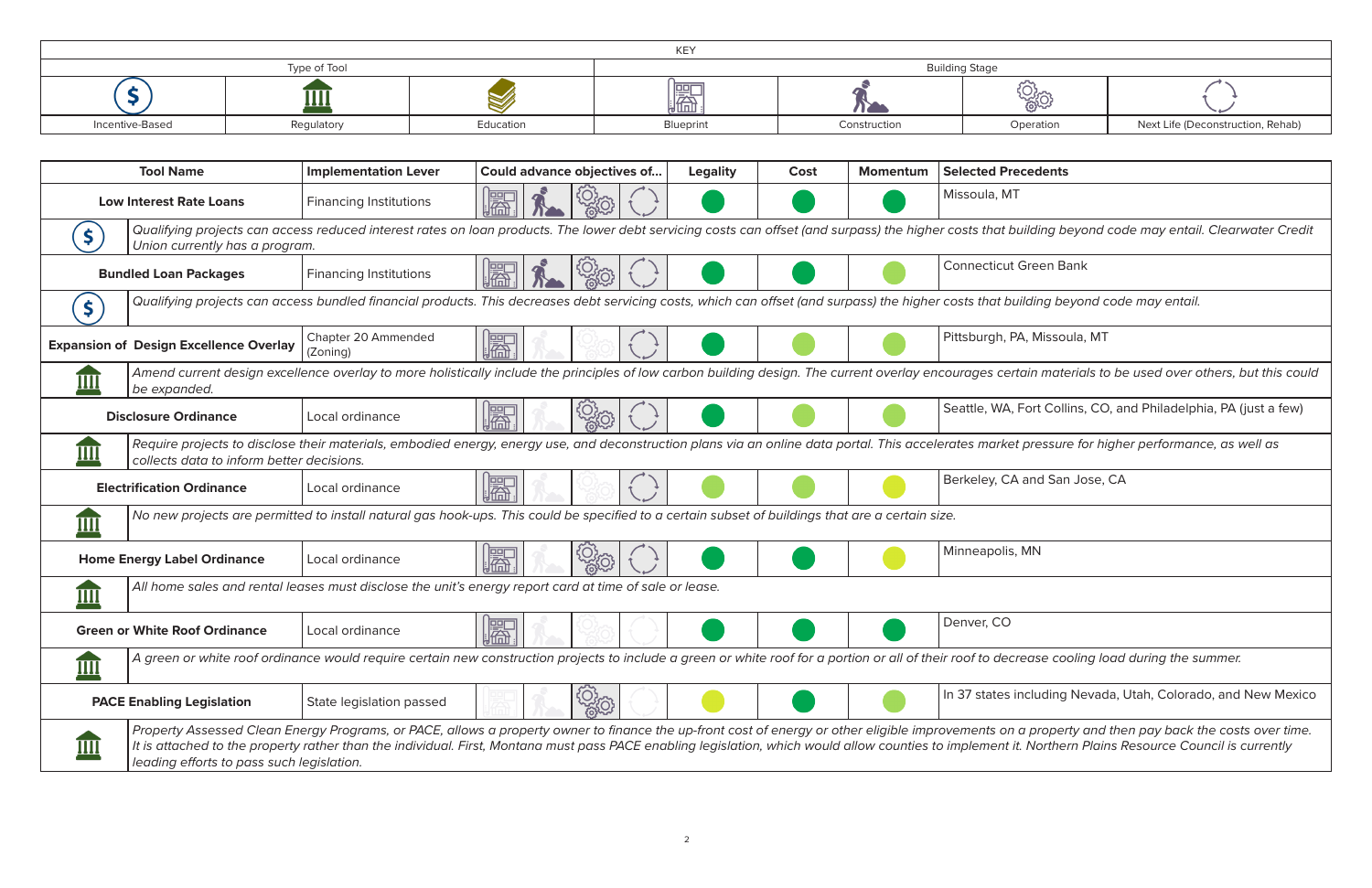

Operation **Incentive-Based Regulator Regulator** Next Life (Deconstruction, Rehab)

*Develop a recognition program for flagship projects, such as a story map, recognition placards, or a building tour (online or in person). The marketing campaign can serve multiple purposes, including* 

**Drapher Shopp** Shopart Shopart and Energy Works of Fort Collins, CO

*The 1-stop shop approach makes energy efficiency more accessible for a larger portion of the population (commercial and residential) by simplifying a complicated process. It requires a strong* 

**V. Fort Collins, CO, and Philadelphia, PA** 

| <b>Implementation Lever</b> | Could advance objectives of                                                   | <b>Legality</b> | Cost | Momentum                                                                                                         | <b>Selected Precedents</b>                                                                                                                                                                                                                                                                                                                                                                                                                                                                                                                                                                                                                                                                                                                                                                                                                       |
|-----------------------------|-------------------------------------------------------------------------------|-----------------|------|------------------------------------------------------------------------------------------------------------------|--------------------------------------------------------------------------------------------------------------------------------------------------------------------------------------------------------------------------------------------------------------------------------------------------------------------------------------------------------------------------------------------------------------------------------------------------------------------------------------------------------------------------------------------------------------------------------------------------------------------------------------------------------------------------------------------------------------------------------------------------------------------------------------------------------------------------------------------------|
| State legislation passed    |                                                                               |                 |      |                                                                                                                  | Vermont, Massachusetts                                                                                                                                                                                                                                                                                                                                                                                                                                                                                                                                                                                                                                                                                                                                                                                                                           |
|                             |                                                                               |                 |      |                                                                                                                  |                                                                                                                                                                                                                                                                                                                                                                                                                                                                                                                                                                                                                                                                                                                                                                                                                                                  |
| Public private partnership  |                                                                               |                 |      |                                                                                                                  | Sarasota, FL                                                                                                                                                                                                                                                                                                                                                                                                                                                                                                                                                                                                                                                                                                                                                                                                                                     |
|                             |                                                                               |                 |      |                                                                                                                  |                                                                                                                                                                                                                                                                                                                                                                                                                                                                                                                                                                                                                                                                                                                                                                                                                                                  |
| Public private partnership  |                                                                               |                 |      |                                                                                                                  | Energy Trust of Oregon a                                                                                                                                                                                                                                                                                                                                                                                                                                                                                                                                                                                                                                                                                                                                                                                                                         |
|                             |                                                                               |                 |      |                                                                                                                  |                                                                                                                                                                                                                                                                                                                                                                                                                                                                                                                                                                                                                                                                                                                                                                                                                                                  |
| Public private partnership  |                                                                               |                 |      |                                                                                                                  | Seattle, WA, Fort Collins,                                                                                                                                                                                                                                                                                                                                                                                                                                                                                                                                                                                                                                                                                                                                                                                                                       |
|                             |                                                                               |                 |      |                                                                                                                  |                                                                                                                                                                                                                                                                                                                                                                                                                                                                                                                                                                                                                                                                                                                                                                                                                                                  |
| Public private partnership  |                                                                               |                 |      |                                                                                                                  | Fargo, ND, Summit Cour                                                                                                                                                                                                                                                                                                                                                                                                                                                                                                                                                                                                                                                                                                                                                                                                                           |
|                             |                                                                               |                 |      |                                                                                                                  |                                                                                                                                                                                                                                                                                                                                                                                                                                                                                                                                                                                                                                                                                                                                                                                                                                                  |
| Public private partnership  |                                                                               |                 |      |                                                                                                                  | North and South Carolin                                                                                                                                                                                                                                                                                                                                                                                                                                                                                                                                                                                                                                                                                                                                                                                                                          |
|                             | partnership with the local utility.<br>Missoula is currently developing this. |                 |      | community education, virtue signaling that this is a priority for Missoula, and recognition of project partners. | Stretch code enabling legislation would allow municipalities to vote to adopt the Stretch Code (higher energy standards) in lieu of the base building energy code.<br>Develop a recognition program for flagship projects, such as a story map, recognition placards, or a building tour (online or in person). The marketing campaign co<br>The 1-stop shop approach makes energy efficiency more accessible for a larger portion of the population (commercial and residential) by simplifying a complicate<br>A voluntary disclosure map creates market pressure for higher performance, as well as collects data to inform future decisions for building owners and operators,<br>An energy savings competition encourages owners and renters to reduce their energy consumption, all while building momentum and awareness at the ground le |

*A voluntary disclosure map creates market pressure for higher performance, as well as collects data to inform future decisions for building owners and operators, as well as policy makers. Climate Smart* 

Summit County, UT, Missoula, MT (previously)

*An energy savings competition encourages owners and renters to reduce their energy consumption, all while building momentum and awareness at the ground level for greater energy awareness.*

South Carolina, Kentucky, Arkansas, and Kansas

*Property owners can access the capital needed to finance energy efficiency or renewable energy and repay the loan via monthly payments that are added to the utility bill. The energy savings are*

|                 |              |           | KEY       |              |                       |
|-----------------|--------------|-----------|-----------|--------------|-----------------------|
|                 | Type of Tool |           |           |              | <b>Building Stage</b> |
|                 | .            |           | 圖         |              |                       |
| Incentive-Based | Regulatory   | Education | Blueprint | Construction |                       |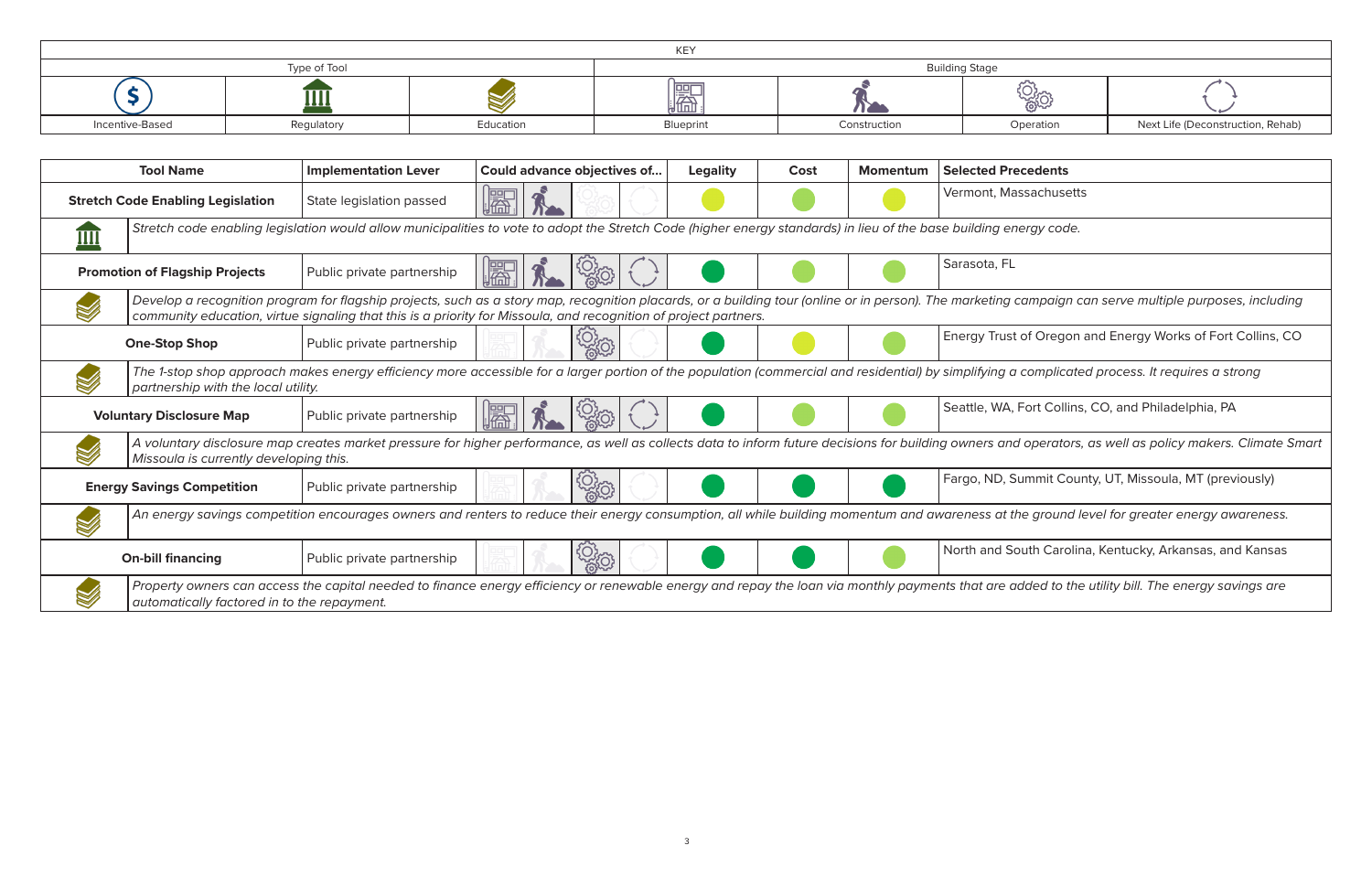# Findings and Next Steps

Four primary themes emerged from our original background research, breakout group discussions, and subsequent conversations with key leaders and our Task Force. Here we provide a brief description of each foundational strategy followed by a table which includes a suggested timeline for implementation. In the months and years to come, we know we need to move each of these themes forward.

### **Generate excitement and enthusiasm for a culture of low-carbon building, via ACEEE scorecard or other tools**

Decarbonizing Missoula's buildings from design to deconstruction will require buy-in, commitment, and excitement from a diverse group of stakeholders, including professionals in the building industry, local government staff and elected officials, property owners, and community members. Coalescing support behind a community goal or campaign has been a successful model in other communities, and summit participants identified this as an important step to take in the next year. One possible goal for the community to pursue is recognition as a top-10 ACEEE Scorecard city, a nationally known evaluation system that is free to participate in. The ACEEE Scorecard may be an appropriate metric for the next year, and there may be additional community campaign opportunities in the future, such as Living Futures' Community Challenge or Architecture 2030. In addition to pursuing a community-wide campaign, there is also a need for increased educational opportunities that build off of the virtual summit, including in-depth presentations for professionals and shorter, more accessible opportunities for those with a germinating interest. Along with this is a need to set any goals within the larger context of who Missoula is today and who we envision we'll be in a decade (a forward thinking, sustainable, equitable community who seeks and embraces new opportunities and paths).

### **Adopt local policy within the next year and create a phased policy approach extending to 2030.**

Summit participants were very supportive of new standards that would reduce building energy consumption and could be phased in over time. There is a desire for near-term adoption of new policy and for the development of a multi-year policy strategy, touching upon building design, operation, and deconstruction and extending from the present to 2030. The work plan chart (page 13) and Appendix A further inform this 10-year strategy. Two complementary options are of strong interest to initiate in the next year:

### **1. Stretch Energy Code**

As an immediate next step, summit participants were enthusiastic about adopting a "stretch energy code," which is an incentive-based voluntary standard to reduce building energy consumption. Voluntary stretch codes are authorized by Montana state law,<sup>[1](#page-9-0)</sup> and Missoula City

<span id="page-9-0"></span><sup>&</sup>lt;sup>1</sup> Montana Code Annotated 50-6-102: "A county, city, or town with a building code enforcement program may, as part of its building code or by town ordinance or resolution, adopt voluntary energy conservation standards for new construction for the purpose of providing incentives to encourage voluntary energy conservation. The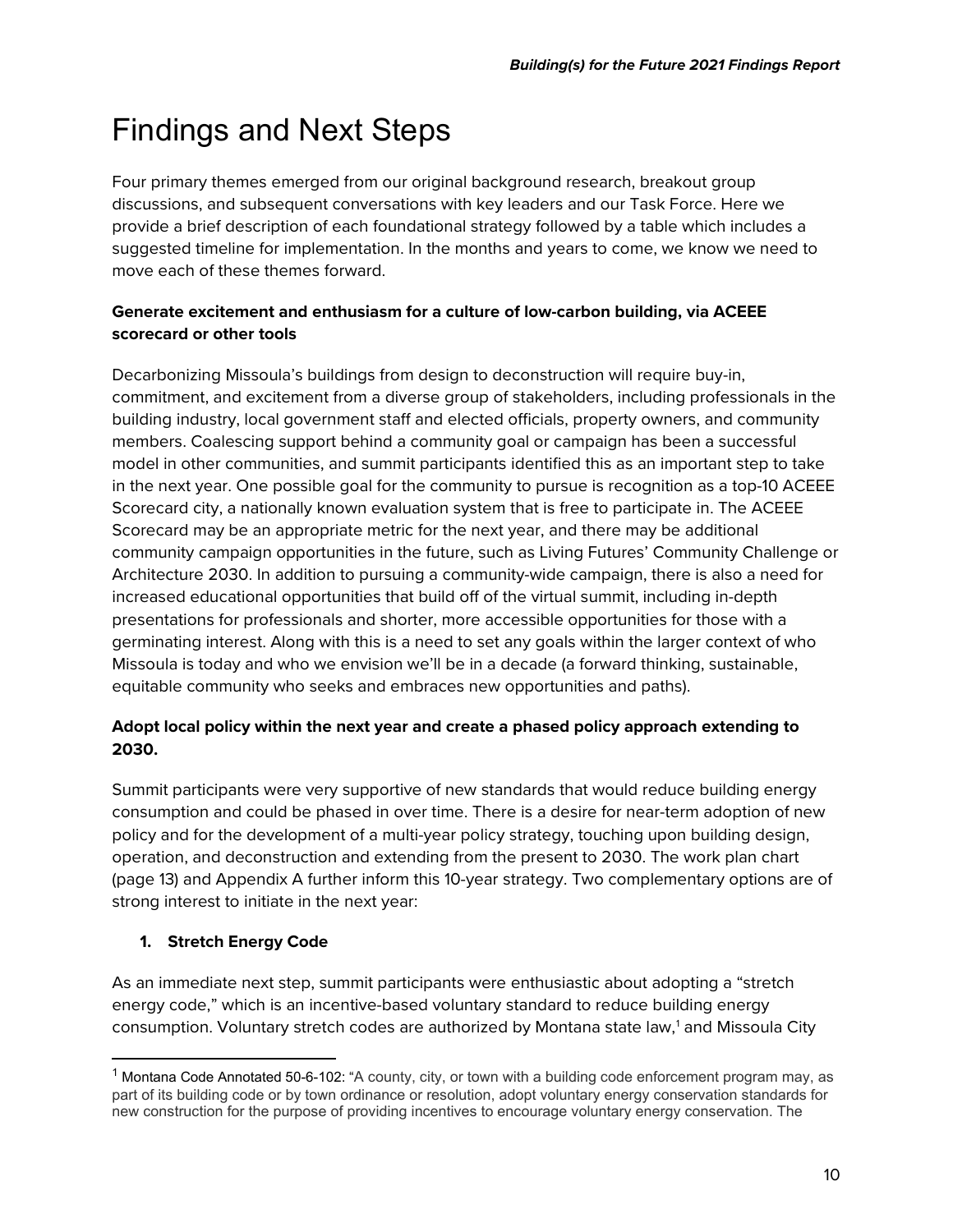Council Resolution 8250, adopted in 2018, directed City staff to determine the feasibility of a stretch energy code, and to develop one if feasible. A stretch code may be prescriptive or performance-based, and further discussions will be needed to determine its specific structure. The Energy Use Intensity standard (EUI) that is part of Missoula County's recently adopted green building policy for county-owned buildings is a possibility, as is LEED and other certifications. In addition, to be effective a stretch code will require meaningful incentives.

The "Developer Incentives" breakout group specifically dove into this; while there was not consensus on a particular incentive to offer, there was agreement that incentives must be balanced with existing incentives for affordable housing and historic preservation. More conversation and stakeholder engagement are needed between local government staff and developers to determine the board outlines and specifics of these incentives.

### **2. Energy Disclosure**

In addition to the adoption of a voluntary energy efficiency standard, a large building energy use disclosure ordinance was discussed across the breakout groups as an important strategy to pursue within the next year. Disclosure policies require building owners to disclose their building's energy consumption to either prospective buyers, lessees, or lenders or to governing bodies. The details of a disclosure ordinance, including the size and type of buildings that would be required to report, still need to be determined through further conversation. Disclosure ordinances have shown to spark significant energy reductions and can influence the building's economic value.

### **Expand existing resources and capacity.**

One of the foundational tools identified in the background briefs was the creation of a one-stop shop that would centralize resources for property owners, tenants, builders, contractors, developers, etc. The success of any policy or program will likely depend on the ability to access technical support, and one-stop shops have been a key component of other communities' successes. Missoula should pursue funding to create a staffed one-stop shop, and further discussion is needed to determine a vision of how this can grow to meet community needs and where this is housed.

### **Foster connections and pursue collaborative opportunities.**

The Building(s) for the Future effort is inherently collaborative and relates to and intertwines with many existing efforts and entities in the Missoula community, such as the Sxwtpquen Master Plan, Missoula County Zoning Update, the forthcoming Our Missoula growth policy update, Climate Ready Missoula, Home ReSource, Missoula Architects and Designers discussion group, Missoula Economic Partnership, Missoula Organization of Realtors, Invest Health, Missoula Housing Coalition, Missoula College, and others. Although not all these entities/efforts are primarily

incentive-based standards adopted may exceed any applicable energy conservation standards contained in the state building code."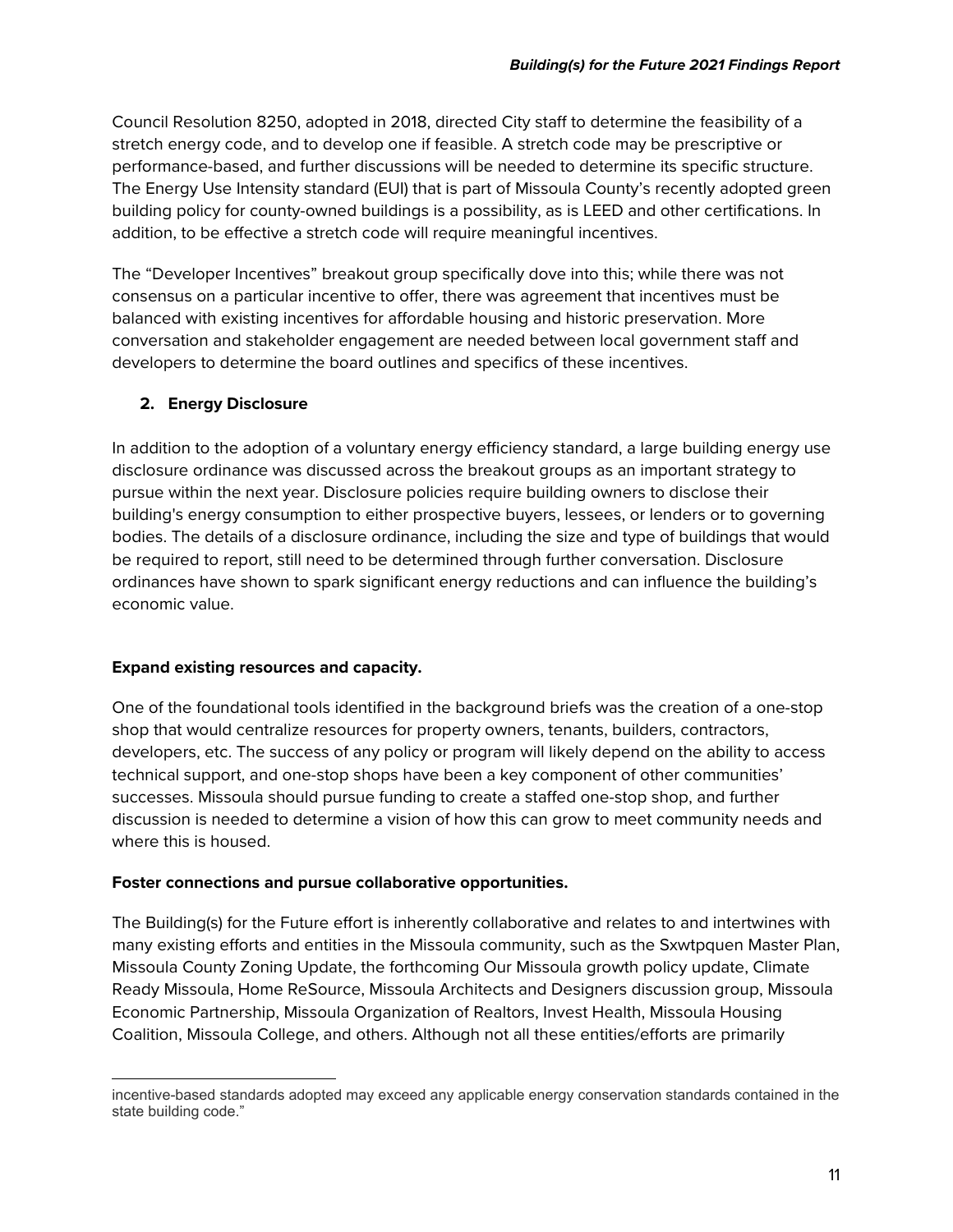focused on low-carbon building and sustainability, intentional and consistent connections can help integrate these priorities. Given our overarching community goals, together with increasing interest and funding at the federal level to address climate resiliency and reduce carbon pollution, we recommend structured conversations with key community leaders to determine the best approach to create a committed team able to capitalize on new collaborative opportunities.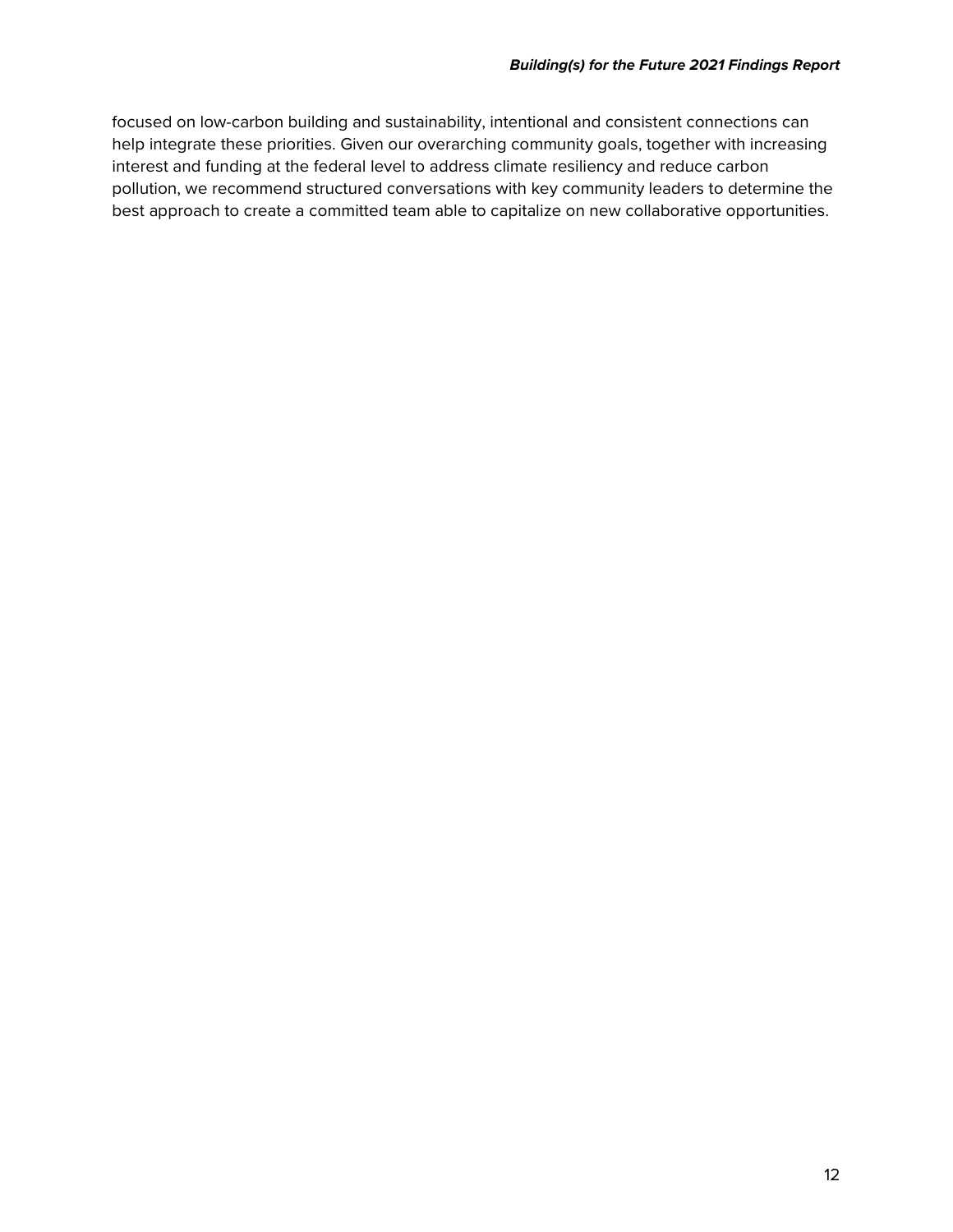| o<br><b>Building(s) for the Future DRAFT Workplan</b>                                                                                                   | 2021           |    |                | 2022           |                                                                             |  |
|---------------------------------------------------------------------------------------------------------------------------------------------------------|----------------|----|----------------|----------------|-----------------------------------------------------------------------------|--|
| <b>Spring 2021 - Spring 2022</b>                                                                                                                        | Q <sub>2</sub> | Q3 | Q <sub>4</sub> | Q <sub>1</sub> | Key Stakeholders (AT = Cross Sector<br><b>Advisory Team, ++ = Community</b> |  |
| CLIMATE SMART                                                                                                                                           |                |    |                |                | <b>Partners TBD)</b>                                                        |  |
| GENERATE EXCITEMENT AND ENTHUSIASM FOR A CULTURE OF LOW-CARBON BUILDING ("MOVEMENT BUILDING")                                                           |                |    |                |                |                                                                             |  |
| Outcome 1a: Pursue top-10 ranking in ACEEE's "Community Energy Challenge" scorecard. (Small city complement to national scorecard analysis.)            |                |    |                |                |                                                                             |  |
| Contact Stefen Samarripas about participation in "Community Energy Challenge."                                                                          |                |    |                |                | <b>CSM</b>                                                                  |  |
| Review baseline scorecard score with Self-Scoring tool.                                                                                                 |                |    |                |                | CSM, CNTY, CITY                                                             |  |
| Identify areas for improvement.                                                                                                                         |                |    |                |                | CSM, CNTY, CITY, AT                                                         |  |
| Create 1-year plan for improving scorecard results, including publicity and engagement.                                                                 |                |    |                |                | CSM, CNTY, CITY, AT                                                         |  |
| Final scoring by ACEEE.                                                                                                                                 |                |    |                |                |                                                                             |  |
| Outcome 1b: Expand variety of educational opportunities for homeowners, landlords, tenants, real estate agents, developers, and building professionals. |                |    |                |                |                                                                             |  |
| Followning Building(s) for the Future Virtual Summit, generate and circulate findings report.                                                           |                |    |                |                | CSM, CNTY, CITY, AT                                                         |  |
| Identify topics for in-depth, follow-up conversations and short, audio or written segments that build on                                                |                |    |                |                |                                                                             |  |
| Summit.                                                                                                                                                 |                |    |                |                | <b>CSM</b>                                                                  |  |
| Create "Developer's Guide to Sustainability Incentives" for Sxwptqyen Form Based Code.                                                                  |                |    |                |                |                                                                             |  |
| Develop resources on air source heat pumps and induction stoves to be distributed via Development                                                       |                |    |                |                |                                                                             |  |
| Services.                                                                                                                                               |                |    |                |                |                                                                             |  |
| Host educational series with 1 event per quarter and 1 audio segment per month.                                                                         |                |    |                |                | $CSM++$                                                                     |  |
| Outcome 1c: Increase consumer awareness of and demand for low carbon building.                                                                          |                |    |                |                |                                                                             |  |
| Work with local developers and builders to create a "sustainability add-on" for subdivision                                                             |                |    |                |                |                                                                             |  |
| homes.                                                                                                                                                  |                |    |                |                |                                                                             |  |
| Contact local real estate magazines, such as Homes and Land of Big Sky Country, for feature pieces                                                      |                |    |                |                | <b>CSM</b>                                                                  |  |
| on green building.                                                                                                                                      |                |    |                |                | CSM, AT, ++                                                                 |  |
| Identify trial cohort of 5 flagship projects to promote and initiate outreach.                                                                          |                |    |                |                |                                                                             |  |
| Coordinate with Missoula City-County Health Department on anti-gas stove campaign.                                                                      |                |    |                |                |                                                                             |  |
| Coordinate with Missoula Current and "What's That Missoula?" segment to feature flagship projects.                                                      |                |    |                |                | <b>CSM</b>                                                                  |  |
| Develop green building tour or physical placards to promote flagship projects.                                                                          |                |    |                |                | CSM, AT                                                                     |  |
| Enhance online Story Map and case studies to tell stories of flagship projects.                                                                         |                |    |                |                | <b>CSM</b>                                                                  |  |
| ADOPT LOCAL POLICIES WITHIN THE NEXT YEAR AND CREATE A PHASED POLICY APPROACH EXTENDING TO 2030.                                                        |                |    |                |                |                                                                             |  |
| Outcome 2a: Adopt an incentive based voluntary standard to reduce building energy consumption.                                                          |                |    |                |                |                                                                             |  |
| Consult with local government staff to evaluate the pros and cons between a stretch energy code and                                                     |                |    |                |                |                                                                             |  |
| EUI standard.                                                                                                                                           |                |    |                |                | CSM, CNTY, CITY                                                             |  |
| Gather stakeholders to evaluate potential developer incentives to accompany voluntary standard,                                                         |                |    |                |                | CSM, CNTY, CITY, AT, HOMEWORD,                                              |  |
| balancing concerns for affordable housing and historic preservation.                                                                                    |                |    |                |                | PRIVATE DEV.                                                                |  |
| Drafting of policy and adoption.                                                                                                                        |                |    |                |                | <b>CITY, CNTY</b>                                                           |  |
| Outcome 2b: Adopt a disclosure ordinance for large buildings.                                                                                           |                |    |                |                |                                                                             |  |
| Catalogue existing building stock (square footage, commercial or residential use) to evaluate which                                                     |                |    |                |                |                                                                             |  |
| size buildings would be included in disclosure ordinance.                                                                                               |                |    |                |                | CITY, CNTY<br>CITY, CNTY, ++                                                |  |
| Develop policy provisions for affordable housing projects.                                                                                              |                |    |                |                | CITY, CNTY                                                                  |  |
| Research possible online portals for reporting.                                                                                                         |                |    |                |                | <b>CITY, CNTY</b>                                                           |  |
| Drafting of policy and adoption.<br>Outcome 2c: Initiate a planning group to develop a phased policy approach from 2022 - 2030.                         |                |    |                |                |                                                                             |  |
| Identify and recruit key stakeholders.                                                                                                                  |                |    |                |                | CITY, CNTY, CSM, AT                                                         |  |
| Begin meeting as a group.                                                                                                                               |                |    |                |                | CITY, CNTY, CSM, TBD                                                        |  |
|                                                                                                                                                         |                |    |                |                |                                                                             |  |
| EXPAND EXISTING RESOURCES AND CAPACITY                                                                                                                  |                |    |                |                |                                                                             |  |
| Outcome 3a: Create a 1-stop shop with centralized resources and staff capacity.                                                                         |                |    |                |                |                                                                             |  |
| Identify funding source to staff 1-stop shop.                                                                                                           |                |    |                |                | <b>CSM</b>                                                                  |  |
| Centralize existing resources in accessible, online presence.                                                                                           |                |    |                |                | <b>CSM</b>                                                                  |  |
| Research possible bulk-buy strategies and funding sources.                                                                                              |                |    |                |                | CSM, CITY, CNTY                                                             |  |